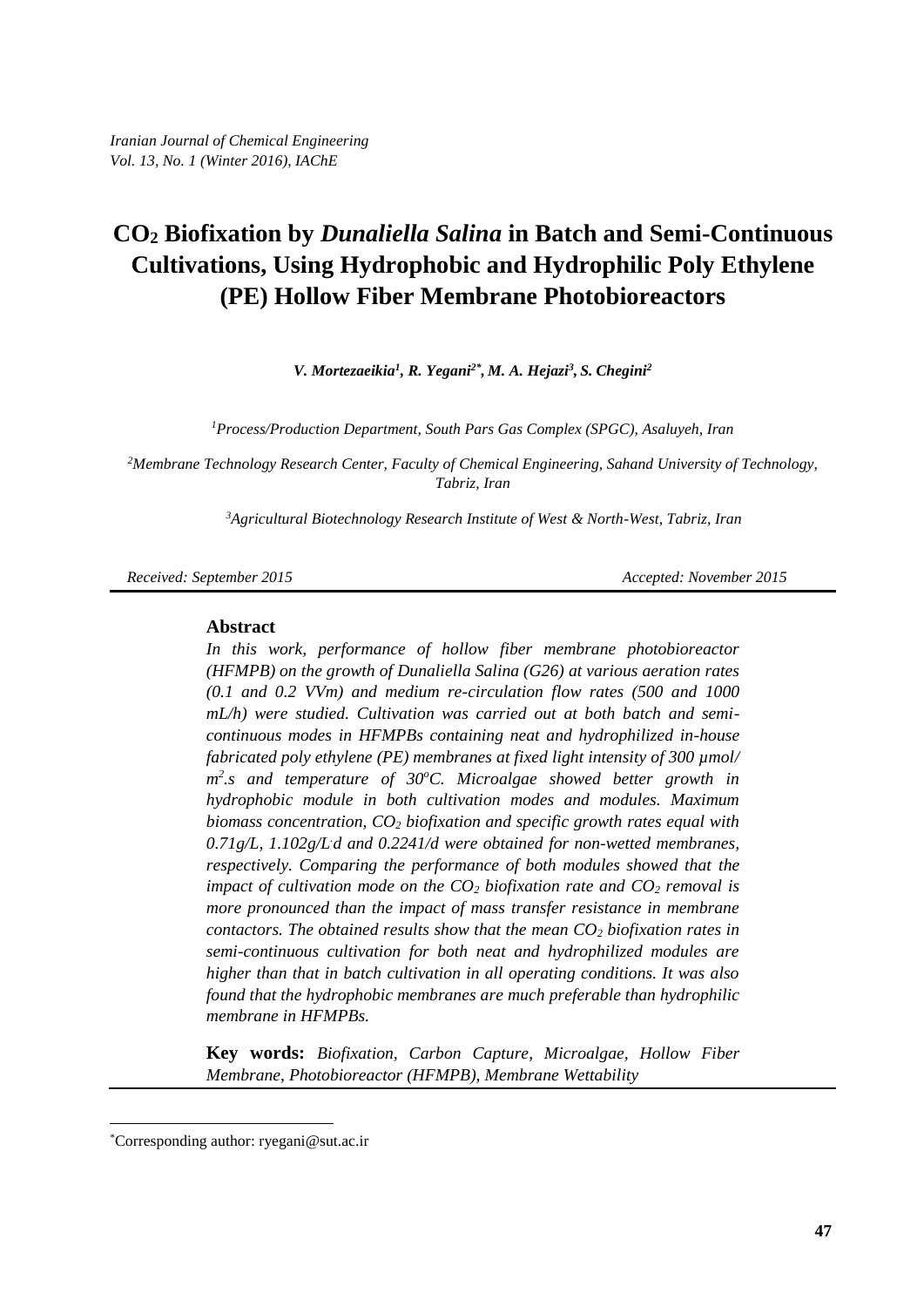### **1. Introduction**

Emission of Carbon dioxide is amongst the most important reasons of global warming. Concentration of  $CO<sub>2</sub>$  in flue gas emitted from thermal power stations is about 500 times higher than that in the atmosphere[1]. The energy sector was the most important source, accounting for 71.8% of the total emissions in 2008; energy industries and transports were the most important representing sources, respectively, 24.8% and 24.9% of the GHGs emissions. The atmospheric partial pressure of  $CO<sub>2</sub>$  ( $p<sub>CO<sub>2</sub></sub>$ ) is predicted to nearly double (i.e., 750ppm) over the coming century. Several chemical and physical techniques have been applied for  $CO<sub>2</sub>$  removal from the power plant flue gases; including chemical and physical absorption, adsorption, and cryogenic distillation. Since these methods present some significant challenges, an ideal alternative solution would be to microalgal capture of  $CO<sub>2</sub>$  in biomass. Microalgae can uptake the carbon dioxide from effluent gas as the carbon source for photo-synthesis. Microalgae are fast-growing unicellular microorganism that able to divide their cells within 3-4 h, but mostly divide every 1-2 days under favorable growing conditions. Due to their simple cell structure and fast growth rate, microalgae are expected to have CO<sup>2</sup> bio-fixation efficiency of 10-50 times higher than terrestrial plants. Furthermore, their produced biomass contains high amount of lipid, protein, fiber and other valuable components so that they can be utilized in production of medications, food additives and biofuel.

Cultivation of microalgae can be done either in open ponds or closed systems (photo-bioreactors). Closed photobioreactors are advantageous than open ponds for higher biomass productivity because of their reduced contamination, and better control of cultivation conditions [2]. Photobioreactors appear in different configurations: vertical column reactors (bubble columns or air-lift); tubular reactors; flat plate reactors and membrane photo-bioreactors [3]. The integration of a membrane contactor with a photobioreactor serves two major purposes for the mitigation of  $CO<sub>2</sub>$  by microalgae, i.e., to enhance the mass transfer and interfacial contact between two different phases and to increase the exchange process of  $CO<sub>2</sub>-O<sub>2</sub>$  by microalgae in the photobioreactor [4]. Fan *et al*. report that CO<sup>2</sup> retention in a *Chlorella* culture increased over 30% when compared with a sparging unit.

The current conventional injection technique that is used to supply  $CO<sub>2</sub>$ enriched air to the culture system creates bubbles that have random sizes [5]. This can impede the uniform dispersion of gas throughout the media culture, which will have an adverse effect on the productivity of the microalgae. In addition, the injection of non-uniform, excessive concentrations of CO<sup>2</sup> can result in high hydrodynamic stress that can kill the microalgae and increase the release of  $CO<sub>2</sub>$  to the atmosphere [6]. Thus, well dispersion of  $CO<sub>2</sub>$  is essential for the success of the biofixation process. Reminding the fact that membrane contactor had shown high potential to achieve high CO<sup>2</sup> mass transfer efficiencies in small reactor volume.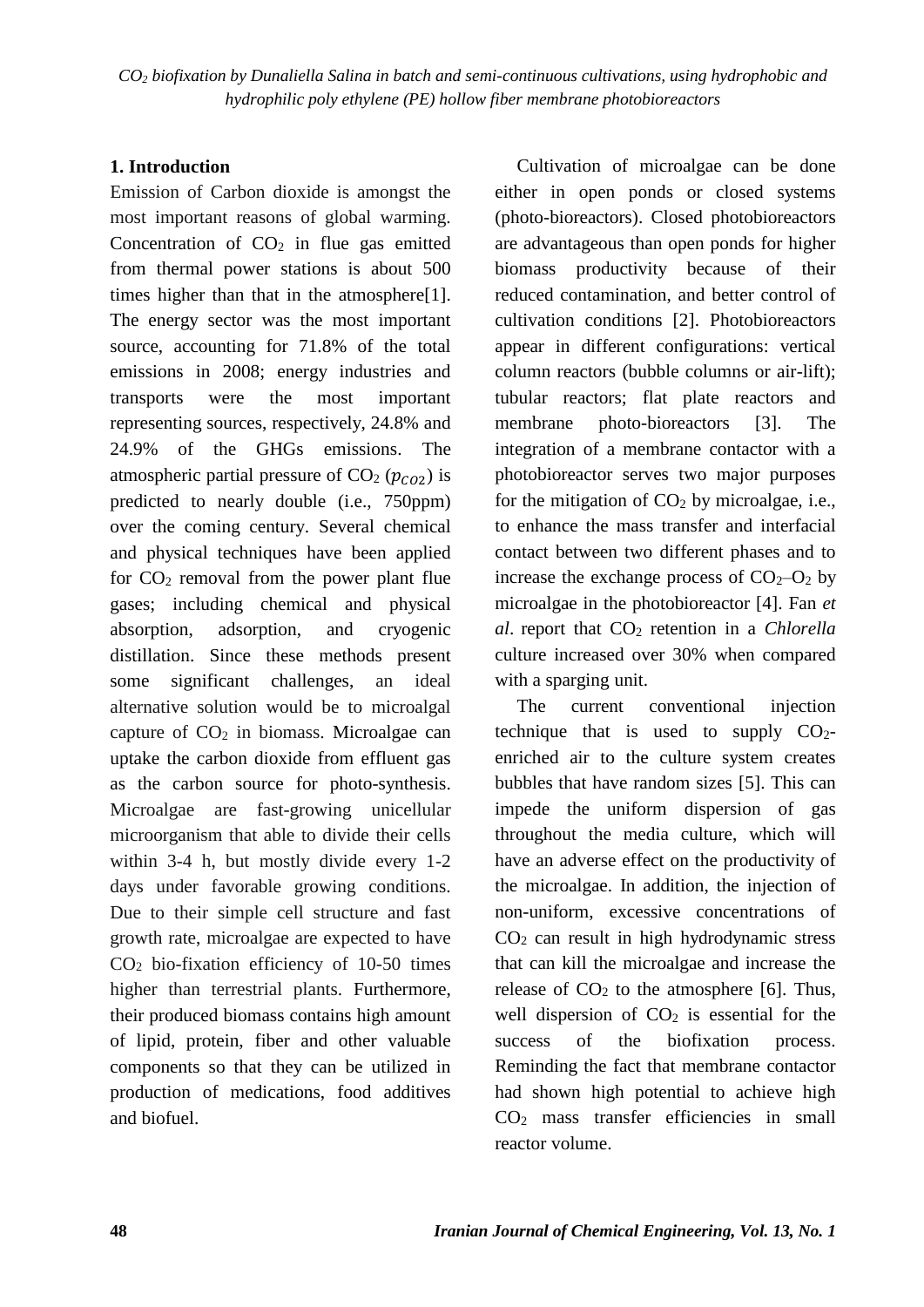Several reports have been published regarding the successful application of various membrane fiber types and distribution specification such as membrane sparger, membrane contactors and bubbling gas [4,7,8]. The obtained results showed that due to the membrane wetting, the overall performance associated with HFMBP is still not satisfactory from engineering point of view. Wetted mode occurs when the membrane pores are filled with liquid, e.g., if the liquid phase is aqueous, pore wetting would be easily happened. It is predictable that utilization of hydrophobic membrane in presence of aqueous phase will show lower mass transfer resistance, however membrane fouling as one of the main drawback of membrane integrity in practical applications in long term operation, would be much lower in case of hydrophilic membranes [9]. Therefore it is critical for engineers to evaluate the impact of the type of membrane on the HFMPB performance versus other parameters.

In our previous work, the performance of hydrophilic and hydrophobic hollow fiber membrane photobioreactors (HFMPBs) in batch and semi-continuous cultivation of *Synochococcus elongatus* was deeply investigated [10]. Despite of the membrane fouling behavior, obtained results confirmed that the hydrophobic membrane works much better than hydrophilic membrane in  $CO<sub>2</sub>$ biofixation. *Synochococcus elongates*  cyanobacter however is very sensitive to the medium pollution and very severe control of cultivation medium is required. Microalgae *Dunaliella Salina*, a green, single-celled alga, has numerous advantages, has been found to contain various forms of beta-carotene that are far more powerful and active than the regular type that naturally found in vegetables, plant and even fruits. From cultivation point of view, it easily resists against medium pollution, does not need any fresh water and can assimilate required nitrogen, phosphorus and carbon sources from salty water resources [11]. Therefore, it is worth to look for an efficient method of cultivation with high biomass productivity and at the same time with high degree of  $CO<sub>2</sub>$ biofixation.

The main purpose of this study was to determine the effects of various aeration and medium re-circulation flow rates on cultivation of *Dunaliella Salina* in hollow fiber membrane photobioreactor containing hydrophobic and hydrophilized poly ethylene (PE) membranes. In order to prevent selfshading in dense algal culture and optimize the light availability for cells, the performance of HFMPB were examined in both batch and semi-continuous cultivations [12,13].

### **2. Materials and methods 2-1. Strain and culture conditions**

The strain *Dunaliella Salina* was used and kept in modified Johnson medium throughout the experiments according to Hejazi *et al*. [8]. The pH of the medium was adjusted at 7.5 using HCl (37 wt%) and the medium was autoclaved at 121℃ for 30 min before inoculation.

### **2-2. Preparation of hydrophobic and hydrophilized polyethylene (PE) hollow fiber membrane**

Similar with our previous work [10], the commercial grade of high density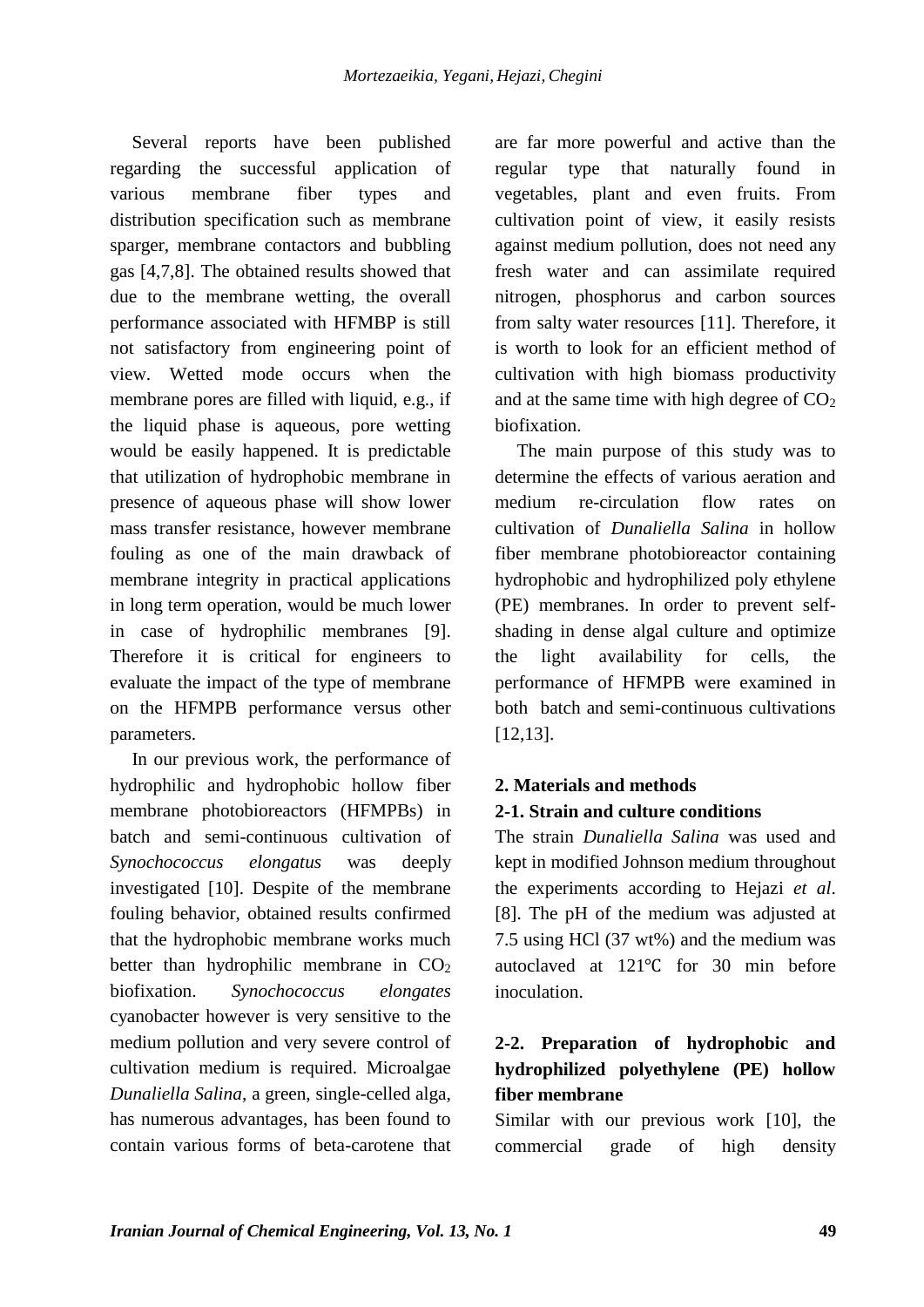polyethylene (M<sup>w</sup> ca. 119500 g/mol) was provided by Amirkabir Petrochemical Company (Iran) and was used as received. Mineral oil (MO) as diluent, n-hexane as extracting agent and Irganox 1010 as heat stabilizer were purchased from Acros Organics, Merck and Ciba Co., respectively. Measured amounts of PE, MO and Irganox 1010 were fed into the vessel of a housemade batch type extruder. Mixture was heated to 160-170°C and then mixed for 35 min at 40-45 rpm. After preparation a homogeneous dope solution, stirring was stopped and the homogenous solution was left for 25 min to release gas bubbles. Prepared homogenous polymer solution was driven through a spinneret using inert nitrogen gas. The inner and outer diameters of spinneret were about 0.80 mm and 1.50 mm, respectively. Mineral oil was fed into the inner orifice to make a lumen within the hollow fibers. The hollow fiber was extruded throughout the spinneret and wound on a take-up winder after passing through the coagulation bath containing cold water  $(10^{\circ}$ C) to induce phase separation. Fabricated membranes were soaked into nhexane/acetone mixture to extract remained MO from the membrane and were then washed with di ionized water for several times.

In order to prepare hydrophilized PE hollow fiber membrane, fabricated membranes were soaked in the oxidizing aqueous solution consisting 80 and 1wt% of sulfuric acid and KMnO<sub>4</sub> (oxidizing agent), respectively, for 25 min and subsequently were soaked into the deionized water for 10 min to stop the oxidation reaction.

Water contact angel of hydrophobic and hydrophilized PE hollow fiber membranes were about 128 and 82, respectively.

### **2-3. Hollow fiber membrane photo bioreactor**

A schematic of HFMPB is shown in Fig. 1. An aeration gas was supplied to the lumen of the hollow fiber membranes. The reactor was constructed of tubular plexi-glass sealed with epoxy-resin. Overall length of reactor was 42 cm and the total volume was 157 mL. Fabricated membranes, described above, were used to prepare hollow fiber membrane modules. Modules were called PE-HFMPB and HPE-HMPB, when neat and hydrophilized PE hollow fiber membranes were used, respectively. Each module contained 35 fibers with an active length of 38 cm, outer diameter of 790 µm, and inner diameter of 420 µm. The membranes occupied 4% of the photo bioreactor total volume and total surface area for transfer was 318 cm<sup>2</sup> . A water jacket was installed around the modules in order to keep the temperature constant. Liquid re-circulation was provided using a peristaltic pump and a reservoir tank. In each run, fresh culture medium was added to the tank by a 100 mL Burette and circulated in HFMPB by peristaltic pump. On the contrary with conventional airlift and bubble column photobioreactors, there is no direct contact between gas and liquid phases and  $CO<sub>2</sub>$  bubble penetrate into the liquid culture via a micron size pores existed on the membrane surface. Therefore, the impact of gas flow rate on the mass transfer resistance and consequently, on the mean growth rate and biomass productivity is much less than other parameters such as liquid re-circulation flow rate.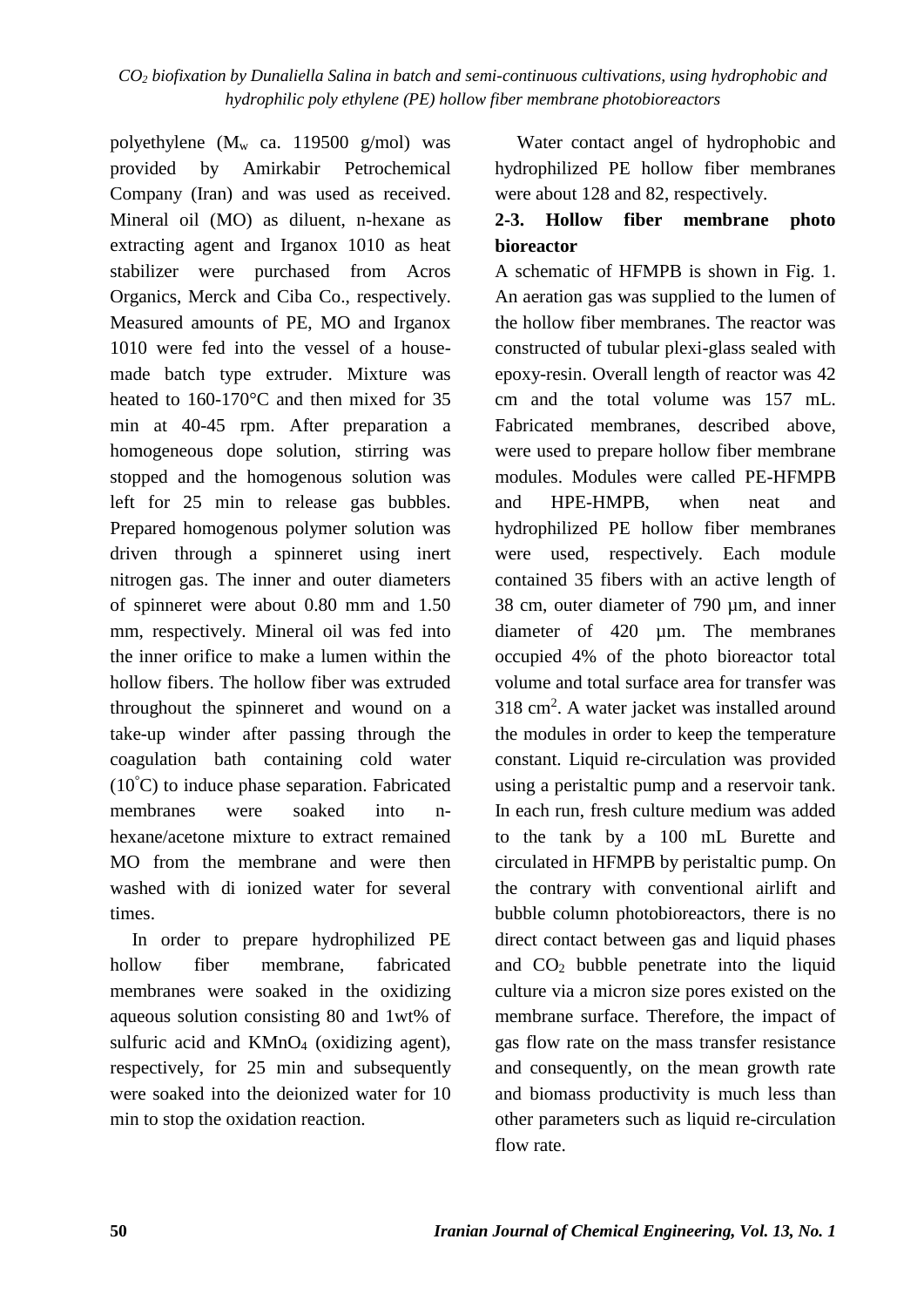Detail information regarding manufacturing of HFMPB is described in our previous published work [10].



**Figure 1.** Schematic of hollow fiber membrane photo-bioreactor (HFMPB) experimental set-up.

### **2-4. Experimental design for batch and semi-continuous cultivations**

The photo bioreactor and re-circulation tank was filled with 160 mL Modified-Johnson medium [14]. Medium was inoculated with 20 mL pre-cultured *Dunaliella Salina*. Initial biomass concentration in photo bioreactor was about 0.1 g/L. Various samples were taken in pre-defined time intervals to determine optical density. Continuous illumination of 300  $\mu$ mol/m<sup>2</sup>.s was provided using fluorescent lamps. For batch cultivations in both PE-HFMPB and HPE-HMPB, inlet feed gas and liquid recirculation flow rates were fixed at 0.1 VVm and 500 mL/h, respectively.

Once culture reached early stationary phase, the semi-continuous regime was

started with a daily renewal of culture. Based on the maximum  $CO<sub>2</sub>$  biofixation and related biomass concentration  $(C_{\text{max}})$  in batch culture, the value of  $C_0$  was adjusted to start semi-continuous experiments. As shown in table1 semi-continuous cultivations were performed in various aeration and medium re-circulation flow rates. Before adding fresh medium, the culture was sampled and optical density was measured in each time interval. Measured value was used to calculate the amount of fresh medium to keep the cell concentration at initial set value. Depends on final daily biomass concentration, dilution rate was varied for PE-HFMPB and HPE-HFMPB.

#### **Table 1**

Operation varied parameters for semi-continuous cultivation of *Dunaliella Salina.*

| No. of Run | <b>Operation Conditions</b> |                                             |  |
|------------|-----------------------------|---------------------------------------------|--|
|            | Aeration rate (VVm)         | circulation rates of culture fluid $(mL/h)$ |  |
|            |                             | 500                                         |  |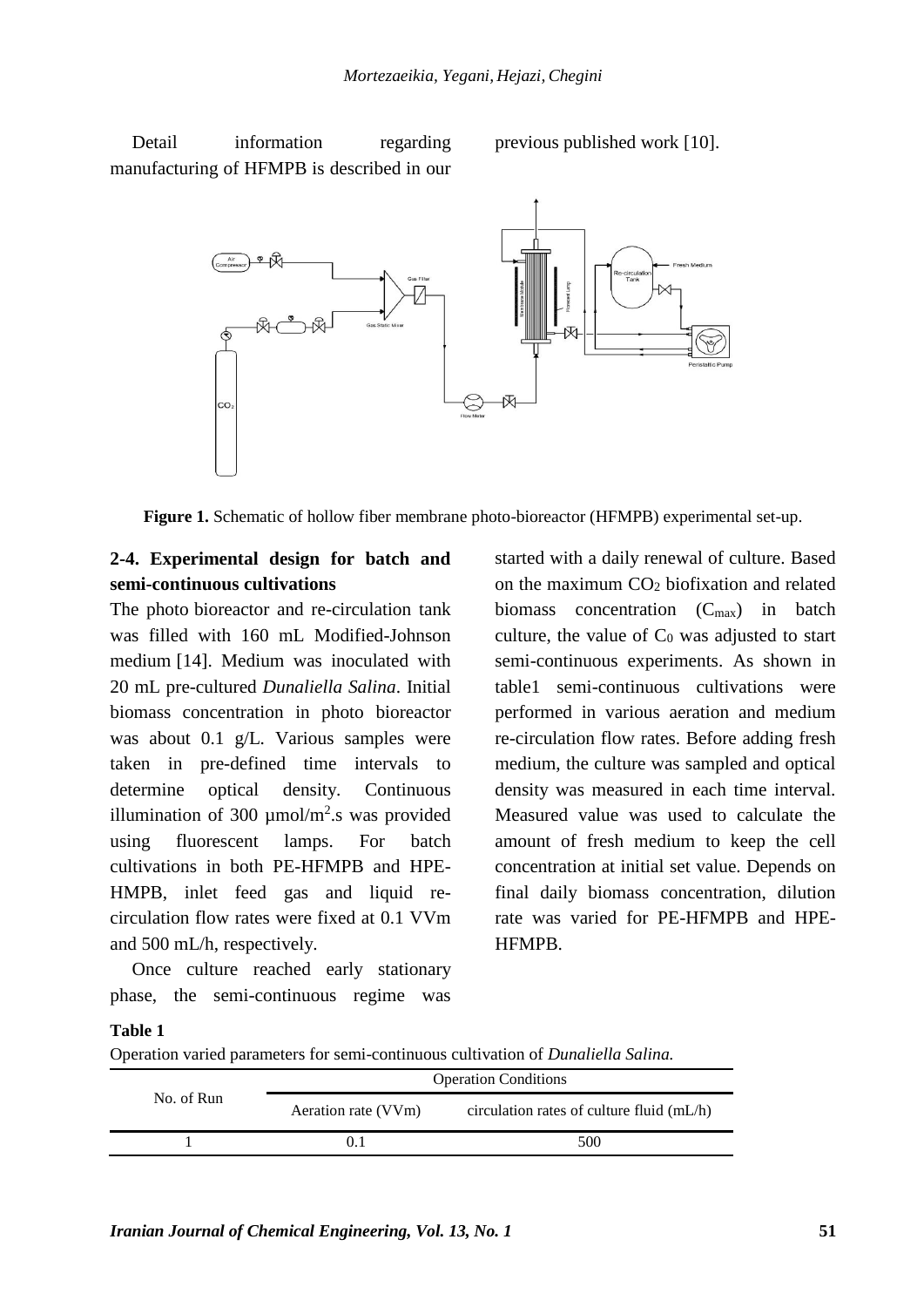| ↗<br>- | $0.2\,$ | 500  |  |
|--------|---------|------|--|
| ∽<br>J | U.I     | 1000 |  |
|        | $0.2\,$ | 1000 |  |

#### **2-5. Analytical methods**

The optical density was measured at 680 nm wavelength (Unico-2100 spectrophotometer). Then, the correlation between OD and biomass concentration was established and therefore, the biomass concentration was estimated from the optical density (OD) data of the culture. Ash free dry weight (AFDW) was determined by filtering 10 mL of culture through preconditioned Whatman GF/C glass fiber filters (UK), drying at 105°C to constant weight, and heating at 550°C for 1 h [15].

Biomass productivity, Pb (dry g/L/day) in batch mode was estimated from the following equation:

$$
Pb = \frac{X_f - X_i}{T}
$$
 (1)

Where  $X_f$  and  $X_i$  are the final and initial dry biomass concentrations (g/L), respectively, in the batch test period, T (day) [16].

The specific growth rate in batch and semi-continuous cultivation was calculated using the Eq. 2 and Eq.3, respectively as shown below:

$$
\mu = \frac{1}{x} \left( \frac{dX}{dt} \right) \tag{2}
$$
\n
$$
X = X_0 \exp(-\mu t) \tag{3}
$$

The rate of growth of the cells in Eq. 2 was estimated numerically by second-order difference method and for Eq. 3 by fitting to the experimental values of X in growth curves.

The carbon fixation rate was calculated from the elemental analysis of the biomass, as shown in Eq. 4  $[16]$ :

$$
R_C = C_C \times \left(\frac{X_m - X_0}{T}\right) \times \left(\frac{M_{CO_2}}{M_C}\right) \tag{4}
$$

Where  $C_C$  is the average carbon content (w/w) in dry biomass,  $M_{CO2}$  and  $M_c$ represented the molecular weights of  $CO<sub>2</sub>$ and elemental carbon, respectively. *X<sup>m</sup>* and *X<sup>0</sup>* are the final and initial dry biomass concentrations (g/L), respectively in the batch test period  $T$  (day). Due to proposed general structure for microalgae  $CO_{0.48}H_{1.83}N_{0.11}P_{0.01}$  [17] carbon content  $(C_c)$ is about 50%.

### **3. Results and discussions**

### **3-1. Effect of wettability on the biomass concentration of culture in batch cultivation of** *Dunaliella salina*

Among several influential parameters, the impact of wettability was studied on the biomass concentration of the culture, while other parameters such as light intensity and initial algal density were kept constant. Fig. 2. Shows the growth curves of culture medium as a function of time for the *Dunaliella salina*. According to Fig. 2 in each similar run, PE-HFMPB shows higher biomass concentration of *Dunaliella salina*  than HPE-HFMPB. The time that lasted to reach stationary phase in each experiment of HPE-HFMPB is approximately twice in comparison with PE-HFMPB. Since membranes operated in dry mode and mass transfer is suitable,  $CO<sub>2</sub>$  transfer is more efficient in PE-HFMPB than HPE-HFMPB.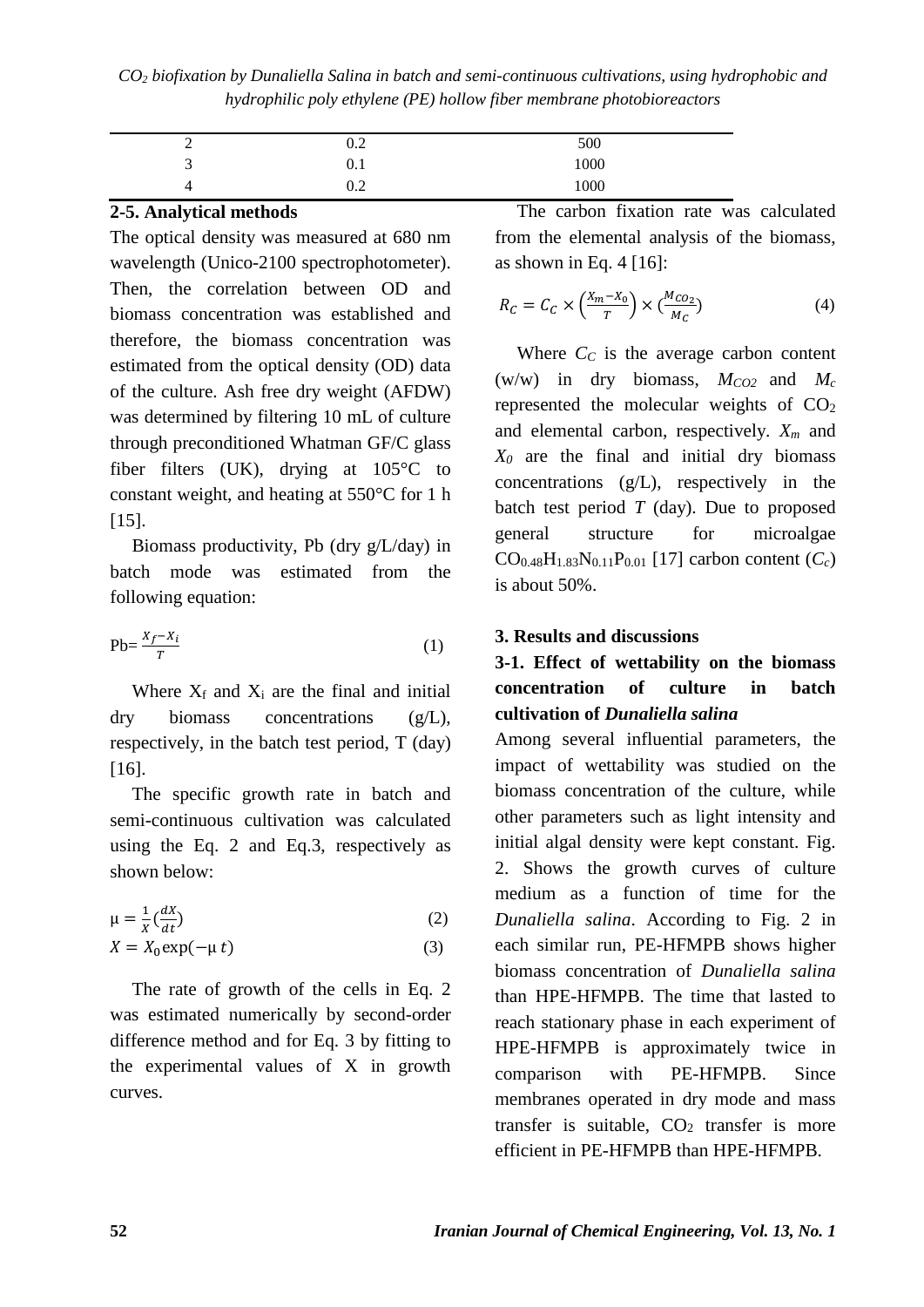

**Figure 2.** Evolution of ash-free dry weight (AFDW) during the batch experimental growth of *Dunaliella Salina* with bubbling in the HFMPB under 0.1 VVm gas flow rate, 500 mL/h liquid recirculation, fixed light intensity of 300  $\mu$ mol/m<sup>2</sup>.s and temperature of 30°C).

Maximum specific growth rate  $(\mu)$  is a suitable index for determination of initial biomass concentration for semi-continuous

cultivations [18,19]. As shown in Fig. 3 maximum growth rate for PE-HFMPB was achieved in  $6<sup>th</sup>$  day and was about 0.31 1/d.



**Figure 3.** Specific growth rate of *Dunaliella Salina* in HFMPBs during the batch cultivations under 0.1 VVm gas flow rate, 500 mL/h liquid recirculation, fixed light intensity of 300 µmol/m<sup>2</sup>.s and temperature of 30°C.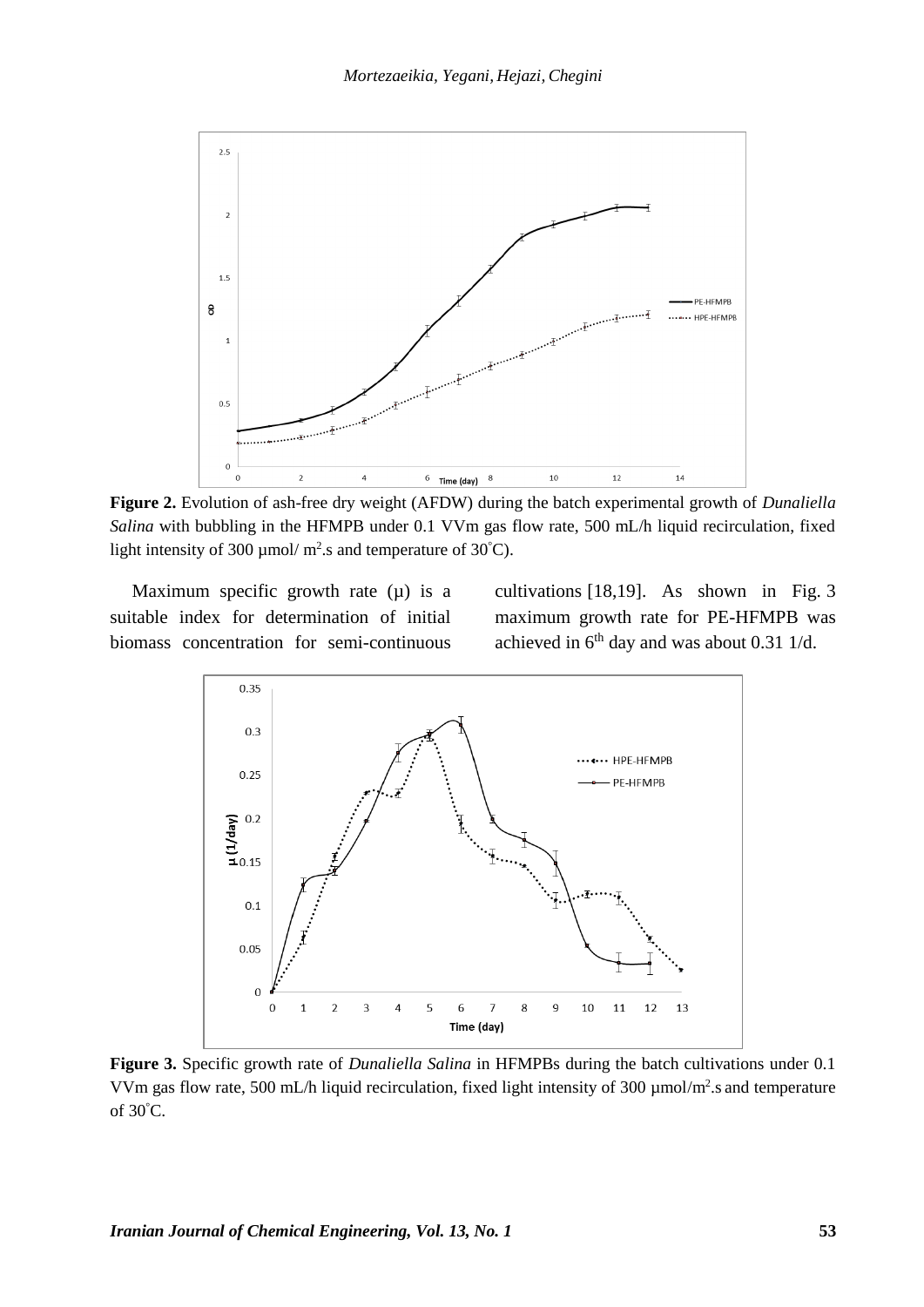### **3-2. Effect of aeration flow rates and medium re-circulation on cell growth in semi-continuous mode using hydrophobic module**

Semi-continuous cultivation of *Dunaliella salina* was carried out to examine the ability of cell growth in the HFMPBs using highdensity culture. In this first series of experiments, the impacts of aeration rate and liquid re-circulation flow rate on the growth rate and biomass productivity were carried out using hydrophobic (PE-HFMPB) module. Since maximum biofixation was occurred in early exponential phase [20], initial inoculums in semi-continuous mode were determined in the range of that phase. The semi-continuous culture experiments were performed by various aeration and liquid flow rates. Mean specific growth rates are shown in Fig. 4, indicates that increase in

liquid flow rate leads to high cell growth. However increase in aeration flow rate decrease the growth rate since decrease retention time (RT) of gas in medium [21]. It is necessary to mention that, Mean specific growth rate of 0.22 1/d was obtained for PE-HFMPB in 0.1 VVm and 1000 mL/h of aeration and liquid re-circulation flow rate, respectively. Obtained results showed in Fig. 5, indicates that with increasing of aeration rates, biomass productivity decreases. However, the increase in biomass productivity is more pronounced at higher circulation rates of culture fluid. It is mainly due to the decrease in the boundary layer adjacent to the membrane surface, when the liquid flow rate is increased, which decreases the overall mass transfer resistance. Obtained result were in good agreement with the other published works [22].



**Figure 4.** Mean specific growth rate of *Dunaliella Salina* in semi-continuous cultivations in HFMPBs at various operating conditions (mentioned in table1).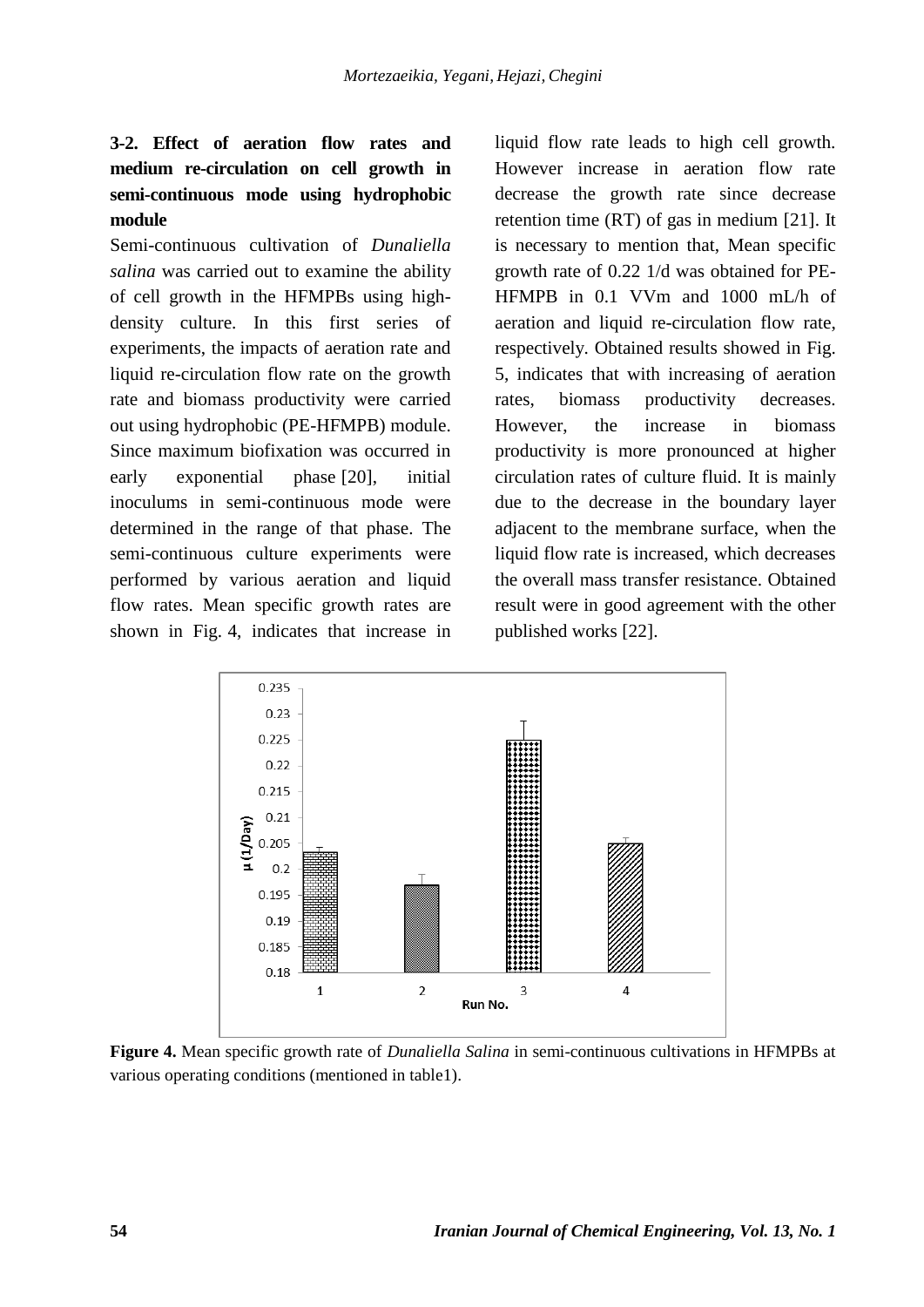

**Figure 5.** Effect of various aeration and liquid recirculation flow rates on biomass productivity of *Dunaliella Salina* in semi-continuous cultivations.

Figs. 6 and 7 show the growth curves of PE-HFMPB and HPE-HFMPB under abovementioned conditions. Obtained results in these figures confirm that the effect of varying  $CO<sub>2</sub>$  concentration on growth of *Dunaliella Salina* in semi-continuous mode was similar to batch mode. As shown in Fig.

6, higher biomass concentration was obtained in the 0.1 VVm gas flow rate for both modules. In addition, when liquid recirculation flow rate increases, biomass concentration at each time interval also increases.



Figure 6. Evolution of ash-free dry weight (AFDW) during the semi-continuous cultivations of *Dunaliella Salina* in the HFMPB under different operating conditions (Run1: 0.1 VVm and 500 mL/h aeration and liquid flow rates, Run2: 0.2 VVm and 500 mL/h aeration and liquid flow rates, respectively).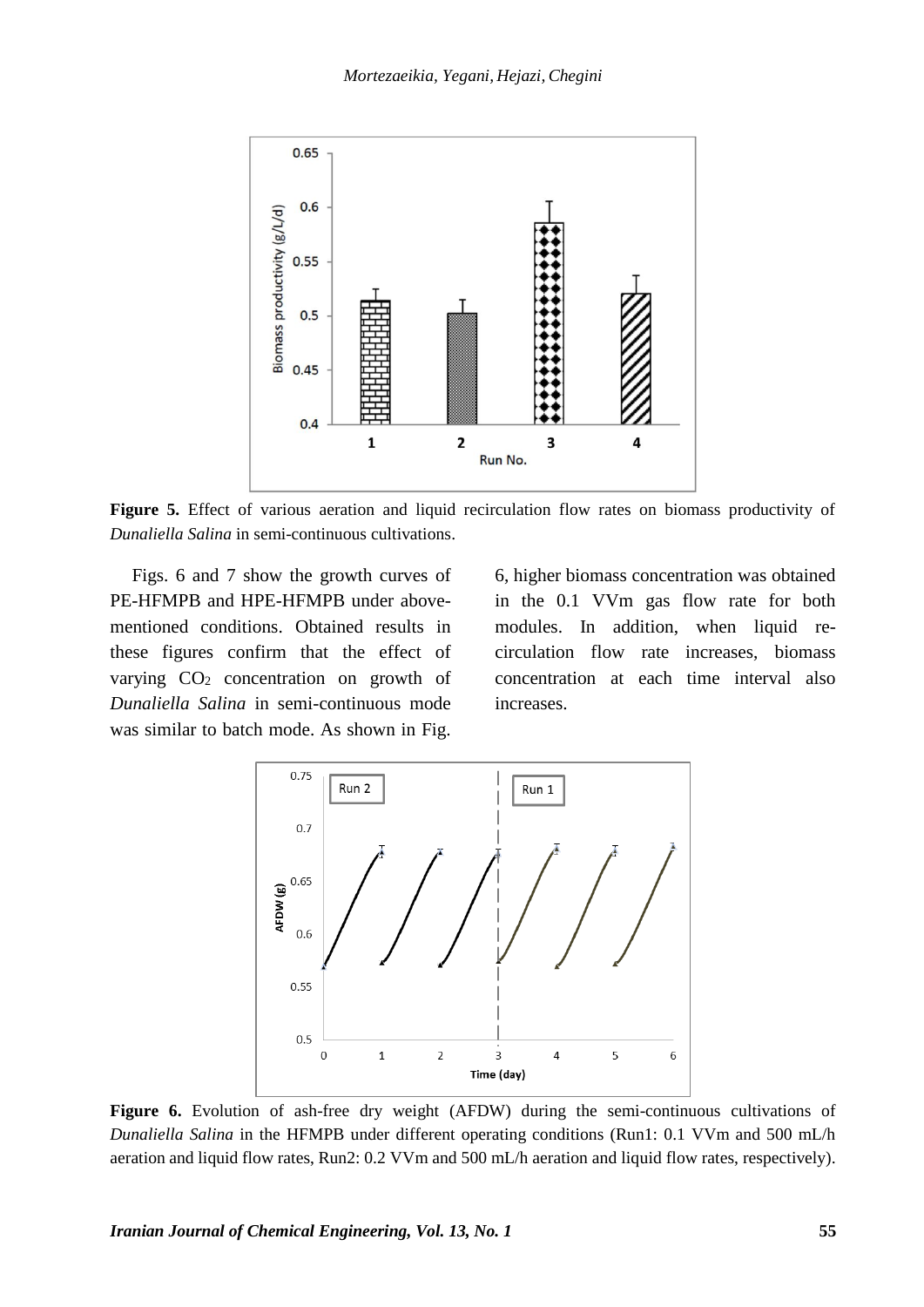

**Figure 7.** Evolution of ash-free dry weight (AFDW) during the semi-continuous cultivations of *Dunaliella Salina* in the HFMPB under different operating conditions (Run3: 0.1 VVm and 1000 mL/h aeration and liquid flow rates, Run4: 0.2 VVm and 1000 mL/h aeration and liquid flow rates, respectively).

## **3-3. Comparison the performance of PE-HFMPB and HPE-HFMPB in CO<sup>2</sup> biofixation in various operational conditions and cultivation modes**

The performance of hydrophobic and hydrophilic PE hollow fiber membrane photobioreactors, PE-HFMPB and HPE-HFMPB, in batch and semi-continuous cultivation of *Dunaliella Salina* in various aeration and medium re-circulation flow rates was also examined. Fig. 8 compares the mean CO<sup>2</sup> biofixation rates for both modules. The obtained results show that the mean  $CO<sub>2</sub>$ biofixation rates in semi-continuous cultivation for both neat and hydrophilized HFMPBs are higher than that in batch

cultivation in all operating conditions. These results confirm that the impact of cultivation mode on the  $CO<sub>2</sub>$  biofixation rate is more pronounced than the impact of mass transfer resistance in membrane contactors. Interestingly, the mean  $CO<sub>2</sub>$  biofixation rates in PE-HFMPB modules are considerably higher than of HPE-HFMPB which imply that hydrophobic membranes are much preferable than hydrophilic membrane. Since most of cheap and locally produced polymers are inherently hydrophobic, it gives good impression to deeply investigate the performance of HFMPB fabricated by locally produced polymers.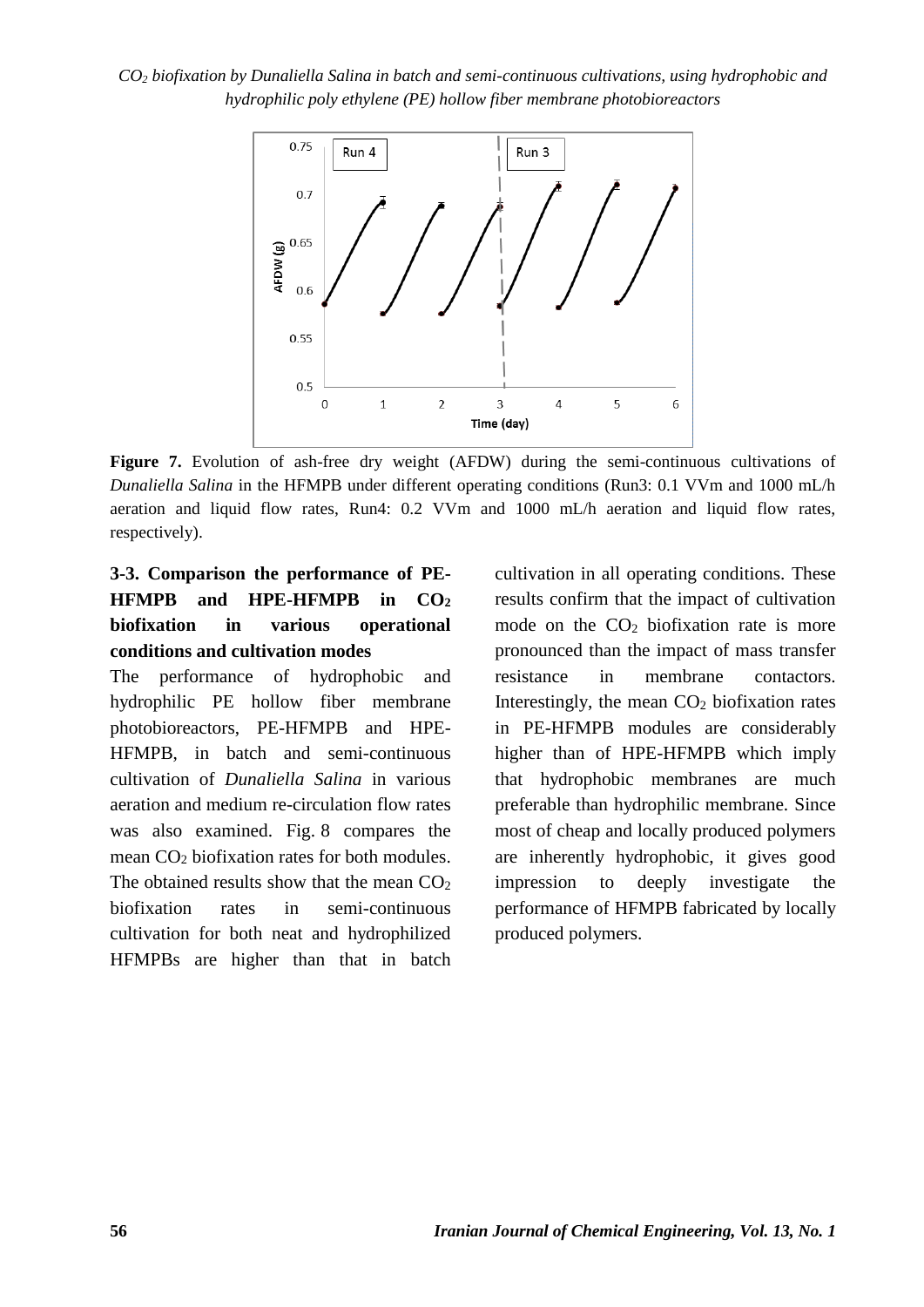

Figure 8. Comparison the performance of PE-HFMPB and HPE-HFMPB in CO<sub>2</sub> biofixation at various operation conditions and cultivation modes.

#### **4. Conclusions**

HFMPBs have the potential to achieve high  $CO<sub>2</sub>$  mass transfer efficiencies and biomass productivity in small volume of reactors. Semi-continuous method showed high potential as an effective approach for producing further biomass than batch culture. It was confirmed that the impact of aeration flow rate and medium re-circulation on cell growth are important parameters on cell growth rate. It can be concluded that all feed gas flow rates and liquid re-circulation flow rates, the performance of hydrophobic module is better than the hydrophilic one.

#### **References**

- [1] Keith, D. W., "Why Capture CO<sub>2</sub> from the Atmosphere? ", *Sci.*, **325**, 1654 (2009).
- [2] Grobbelaar, J., "Factors governing algal growth in photobioreactors: the open• versus closed debate," *J. Appl. Phycol.*, **21**, 489 (2009).
- [3] Posten, C., "Design principles of photobioreactors for cultivation of microalgae," *Engineering in Life Sciences*, **9**, 165 (2009).
- [4] Cheng, L. Zhang, L. Chen, H. and Gao, C., "Carbon dioxide removal from air by microalgae cultured in a membranephotobioreactor", *Sep. Purif. Technol.*, **50**, 324 (2006).
- [5] Lam, M. K. Lee, K. T. and Mohamed, A. R., "Current status and challenges on microalgae-based carbon capture", *Int. J. Greenhouse Gas Control*, **10**, 456 (2012).
- [6] Pires, J. C. M. Alvim-Ferraz, M. C. M. Martins, F. G. and Simues, M., "Carbon dioxide capture from flue gases using microalgae: Engineering aspects and biorefinery concept", *Renewable and Sustainable Energy Reviews*, **16**, 3043 (2012).
- [7] Fan, L. H. Zhang, Y. T. Cheng, L. H. Zhang, L. Tang, D. S. and Chen, H. L.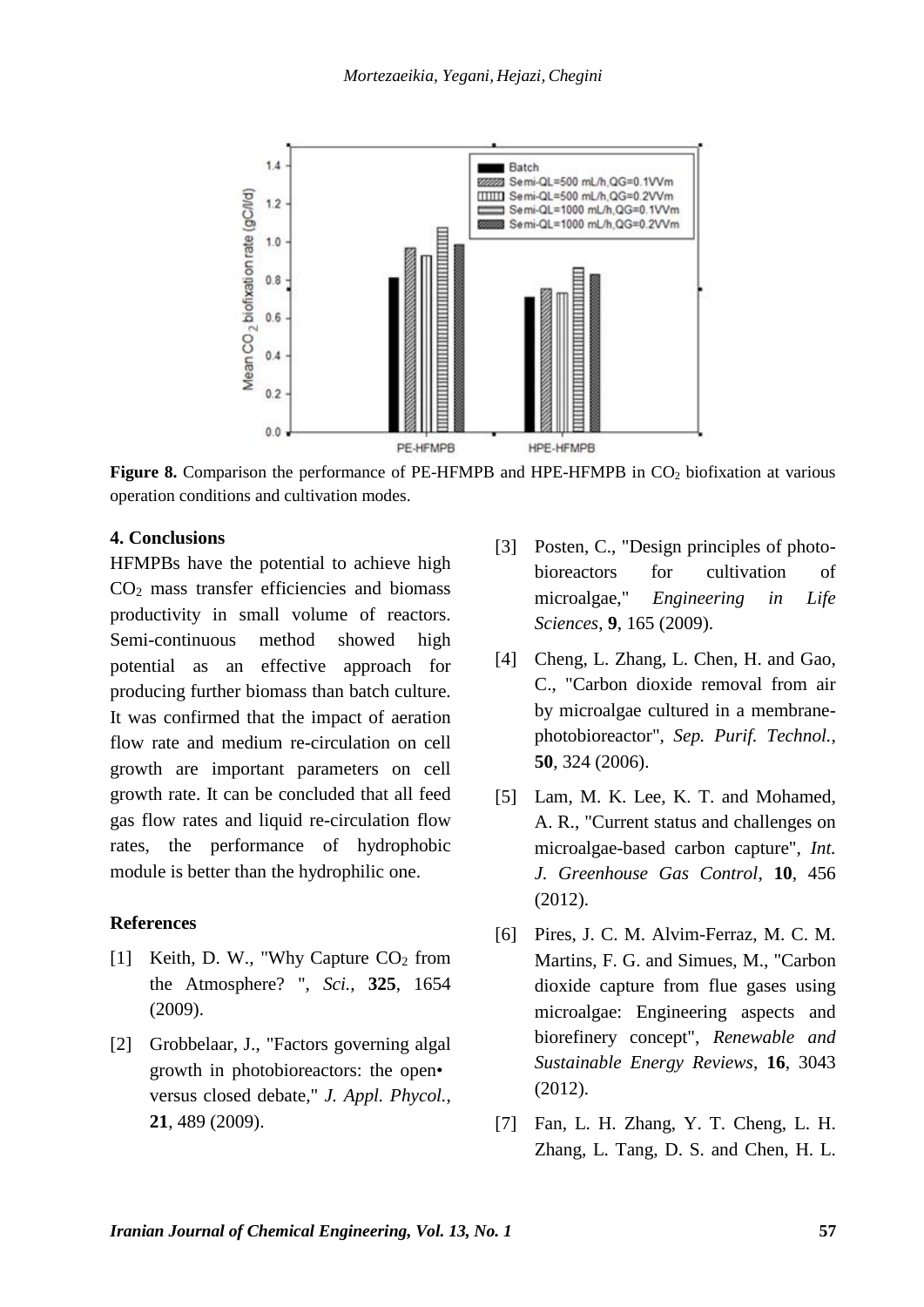"Optimization of Carbon Dioxide Fixation by Chlorella vulgaris Cultivated in a Membrane-Photobioreactor", *Chem. Eng. Technol.,* **30**, 1094 (2007).

- [8] Fan, L. H. Zhang, Y. T. Zhang, L. and Chen, H. L., "Evaluation of a membrane-sparged helical tubular photobioreactor for carbon dioxide biofixation by Chlorella vulgaris", *J. Membr. Sci.*, **325**, 336 (2008).
- [9] Maximous, N. Nakhla, G. and Wan, W. "Comparative assessment of hydrophobic and hydrophilic membrane fouling in wastewater applications", *J. Membr. Sci.*, **339**, 93 (2009).
- [10] Mortezaeikia, V. Tavakoli, O. Yegani, R. Faramarzi, M. A., "Cyanobacterial CO2 biofixation in batch and semicontinuous cultivations, using hydrophobic and hydrophilic hollow fiber membrane photobioreactors", *Green. Gases: Sci. Technol.*, **5**, In press, (2015), DOI:10.1002/ghg.1542
- [11] Adibi, A. Evaluation Of Effective Factors On Lipid Extraction Process From Microalgae, MsC thesis, Sahand University of Technology,Tabriz, Iran, Sep. (2011).
- [12] Katsuda, T. Yegani, R. Fujii, N. Igarashi, K. Yoshimura, S. and Katoh, S., "Effects of light intensity distribution on growth of Rhodobacter capsulatus", *Biotechnol. Progr.*, **20**, 998 (2004).
- [13] Yegani, R. Yoshimura, S. Moriya, K. Katsuda, T. and Katoh, S., "Improvement of growth stability of

photosynthetic bacterium *Rhodobacter capsulatus*", *J. biosci. bioeng.*, **100**, 672 (2005).

- [14] Hejazi, M. A., "Selective extraction of carotenoids from the microalga Dunaliella salina with retention of viability", *Biotechnol. bioeng*, **79**, 29 (2002).
- [15] Carvalho, A. P. and Malcata, F. X., "Transfer of Carbon Dioxide within Cultures of Microalgae: Plain Bubbling versus Hollow-Fiber Modules", *Biotechnol. Progr.*, **17**, 265 (2001).
- [16] Tang, D. Han, W. Li, P. Miao, X. and Zhong, J., "CO2 biofixation and fatty acid composition of Scenedesmus obliquus and Chlorella pyrenoidosa in response to different  $CO<sub>2</sub>$  levels", *Bioresour. Technol.* **102**, 3071 (2011).
- [17] Chisti, Y. "Biodiesel from microalgae beats bioethanol", *Trends. biotechnol.* **26**, 126 (2008).
- [18] Reichert, C. C. Reinehr, C. O. and Costa, J. A. V., "Semicontinuous cultivation of the cyanobacterium Spirulina platensis in a closed photobioreactor", *Br. J. Chem. Engin.* **23**, 23 (2006).
- [19] Chiu, S. Y. et al., "Reduction of  $CO<sub>2</sub>$  by a high-density culture of Chlorella sp. in a semicontinuous photobioreactor", *Bioresour. Technol.*, **99**, 3389 (2008).
- [20] Richmond, A., *Handbook of microalgal culture: biotechnology and applied phycology*, John Wiley & Sons, (2008).
- [21] Kumar, et al., "A hollow fiber membrane photo-bioreactor for CO<sub>2</sub>